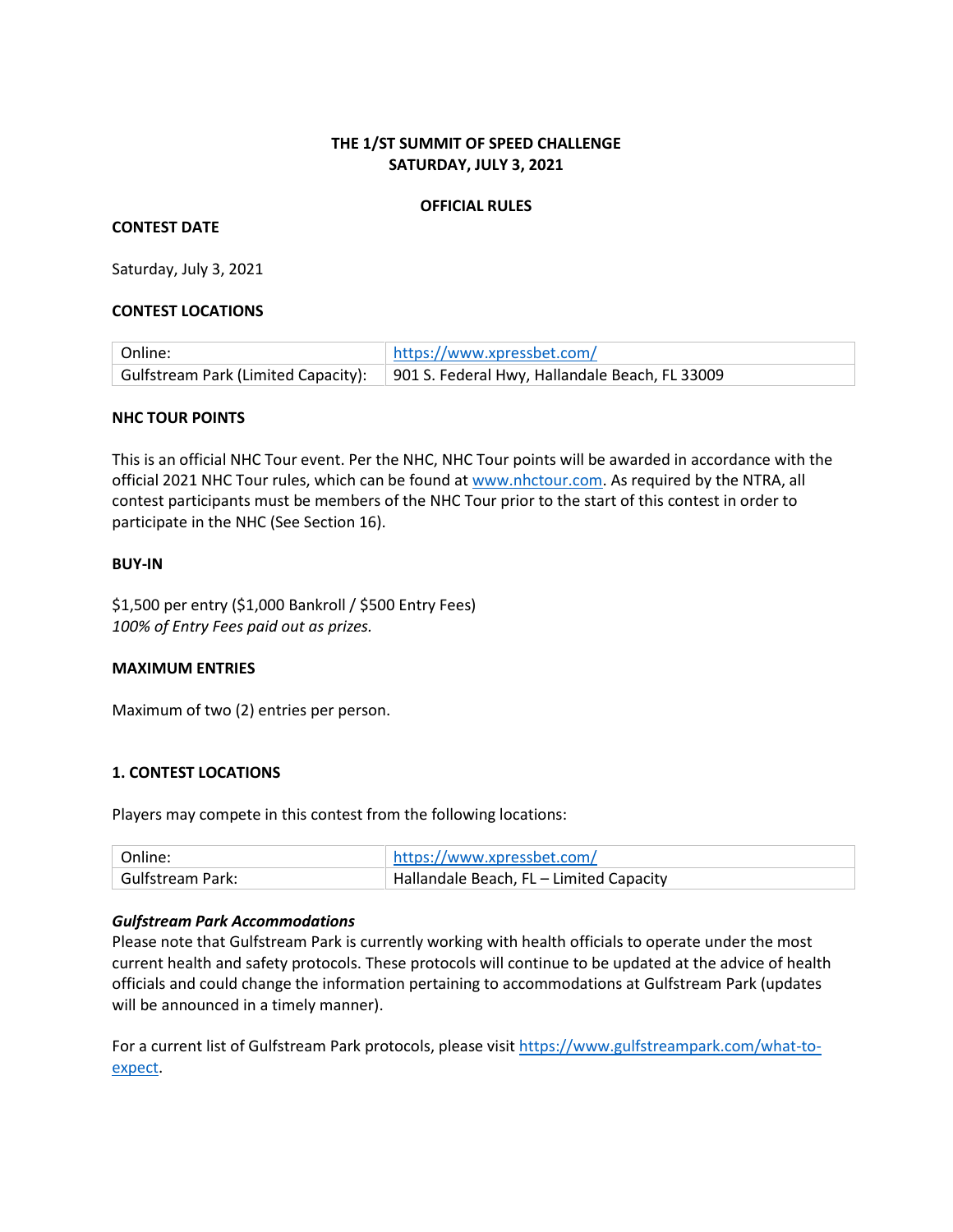For each on-track player, entry into this contest includes two (2) tickets for Gulfstream Park on Saturday, July 3, 2021. Each player may bring one (1) guest with them. The tickets may be used for each on-track player and a guest. Masks are not required to be worn outdoors. Masks are required indoors when not eating or drinking.

## **2. PLAYER'S BANKROLL**

This is a 'real money' Handicapping Contest. In order to participate, this contest requires a \$1,500 buyin, per entry. Of each buy-in, \$1,000 will be used for a player's bankroll, while the remaining \$500 will be allocated to the prize pool (100% of entry fees will be paid out as prizes). Players may compete online at [www.xpressbet.com,](http://www.xpressbet.com/) or on-track at Gulfstream Park.

## *On-Track Participation at Gulfstream Park*

Players that choose to compete on-track at Gulfstream Park in Hallandale Beach, Florida will each receive, at the beginning of the contest, an official contest wagering card that has a balance of \$1,000 for each of their paid entries, this balance will be the player's initial bankroll. This wagering card must be used for all wagers that are placed for contest purposes.

## *Online Participation*

Players that choose to compete online a[t www.xpressbet.com](http://www.xpressbet.com/) will have a separate Contest account for each entry that they purchase. Each Contest account will have a balance of \$1,000 for each of their paid entries, this balance will be the player's initial bankroll. To participate in the contest, follow instructions a[t www.xpressbet.com.](http://www.xpressbet.com/) Players must have an Xpressbet account in good standing to play.

At the conclusion of the Contest, any dollar amount remaining within the Xpressbet Contest account or on the wagering card remains the property of the player. Xpressbet will transfer funds from the Contest account back to the player's primary Xpressbet account at the conclusion of the Contest.

# **3. TO ENTER**

As mentioned previously, players may choose to compete in this contest on Saturday, July 3, 2021 either on-track at Gulfstream Park or online at xpressbet.com. There is a maximum of two (2) entries per person.

Players participating on-track at Gulfstream Park must be at least 18 years old. Players participating online with Xpressbet must be at least 18 years old (21 years old in Alabama, Arizona, Indiana, Iowa, Kansas, New Hampshire, North Dakota and Washington).

For all locations, entries will be accepted up until the start of the fifth race at Gulfstream Park on Saturday, July 3, 2021.

## *To Register for a Gulfstream Park Entry*

Individuals that would like to participate on-track at Gulfstream Park may enter by:

| 1. Phone:               | Call (626) 574 - 6384                             |
|-------------------------|---------------------------------------------------|
| 2. Online:              | https://www.santaanita.com/handicapping-contests/ |
| 3. Walk-Up (tentative): | Gulfstream Park                                   |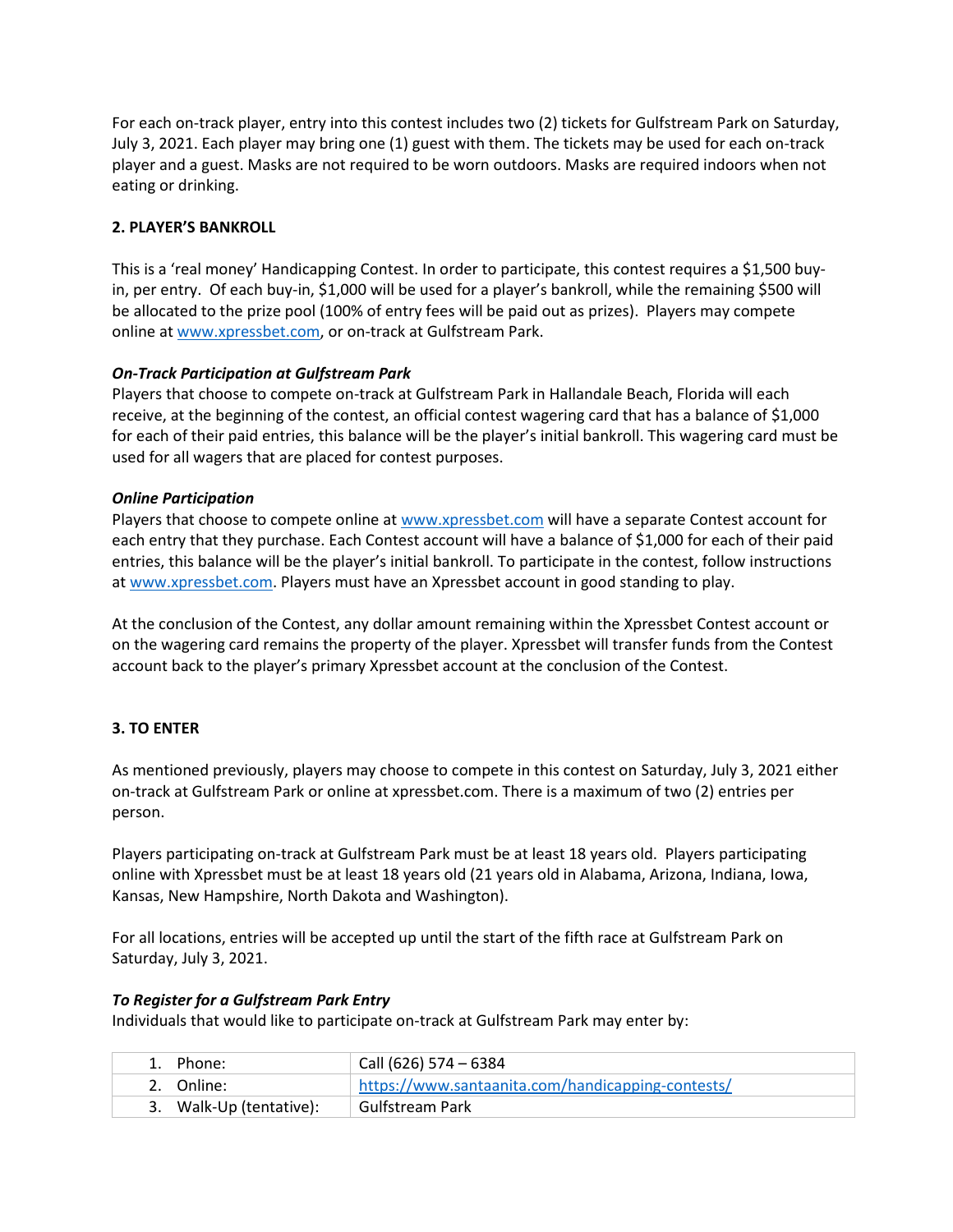| Mail:<br>4. | Make checks payable to Los Angeles Turf Club, Inc. and mail to: |
|-------------|-----------------------------------------------------------------|
|             | Santa Anita Park<br>Attn: Dan Cirimele                          |
|             | 285 W. Huntington Dr.                                           |
|             | Arcadia, CA 91007                                               |

Accepted payment methods for entries at Gulfstream Park are check, credit card and/or cash. Personal checks will not be accepted after Monday, June 28, 2021.

## *To Register for an Xpressbet.com Entry*

Online entries will be accepted up until the start of Gulfstream Park, Race 5 on Saturday, July 3, 2021.

Online registration begins on Tuesday, June 29, 2021 at approximately 12:00PM ET. To participate in the contest, follow instructions a[t www.xpressbet.com.](http://www.xpressbet.com/) Participants must have or open a valid Xpressbet account that is in good standing, subject to the Xpressbet terms and conditions. Due to state regulations, residents of the state of Washington are ineligible to participate in this tournament. Residents of state(s) that are unable to bet Belmont Park are also ineligible to participate in this tournament online.

## **4. PRE-CONTEST QUALIFIERS**

- Wednesday, June 30, 2021: Xpressbet \$80 Gulfstream Park Challenge
- Horsetourneys.com

## **5. FORMAT**

- Tournament races are ALL live races from Gulfstream Park on Saturday, July 3, 2021.
- Permitted wagers are Win, Place, Show, Exacta, Trifecta and Daily Double.
- No Superfecta, Super High 5, Pick 3, Pick 4, Pick 5 or Pick 6 wagers are permitted in this contest. The Parlay function for Win, Place and Show wagers is not permitted in this contest.
- Players must wager on a minimum of five (5) contest races at a minimum of \$100 on each of those five (5) races.
- Players must wager, at minimum, their entire \$1,000 bankroll during the contest.
- There are no maximums players may wager as much as they want, including the winnings from their bankroll, whenever they wish.
- For purposes of this contest, a Daily Double wager counts as a bet on one (1) contest race. For example, a Daily Double wager on Race 4 (linking to Race 5) Double will count as a wager on Race 4.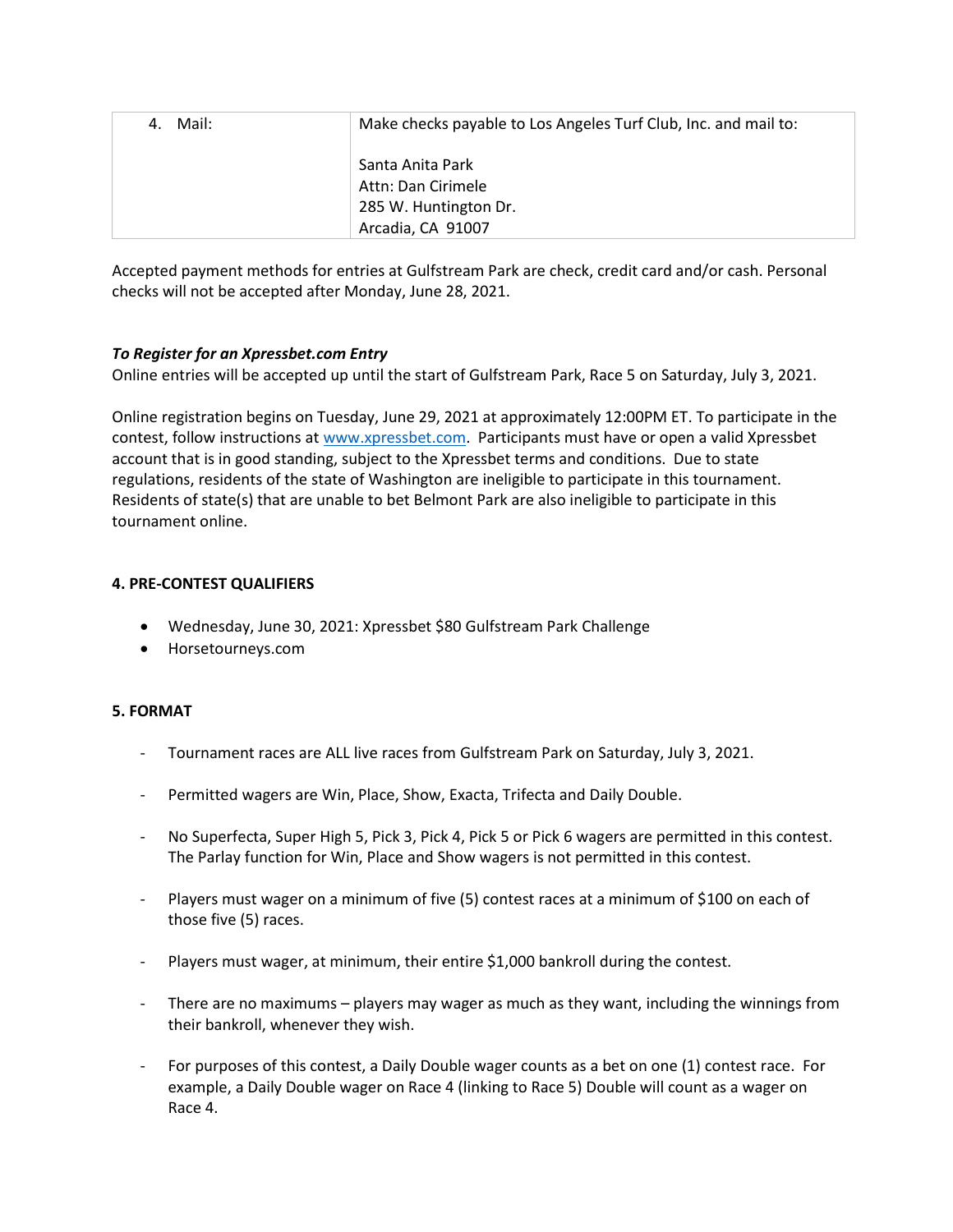In the unlikely event of a cancellation of a race card, Tournament Officials reserve the right to substitute races from another racetrack or cancel the tournament and issue refunds to all participants.

Should an entry in this contest fail to meet the above-mentioned requirements, that entry may be disqualified from the contest, making the entry ineligible to win prizes. Any situation involving a late scratch where it is deemed the players were not given sufficient time to adjust their betting will be handled on a case-by-case basis by contest officials.

The player with the largest bankroll after the last Contest Race on Saturday, July 3, 2021, will be declared the winner. It is the player's responsibility to meet the wagering requirements listed above. Contest officials will make the decision on disqualification in the event of a rule violation and all decisions are final. The remaining bankroll in either their tournament card or their online Xpressbet contest account remains the property of the player. Entry fees will not be refunded in the event of a disqualification.

## **6. PRIZES**

Per Item 1, 100% of the entry fees will be paid out as prizes. The final prize pool will be announced on Saturday, July 3, 2021, after Registration closes. The final prize pool distribution and number of qualifying spots for the 2021 Breeders' Cup Betting Challenge (BCBC) and 2022 National Horseplayers Championship (NHC) will be based upon the total number of entries in this contest. Contest officials of Gulfstream Park, 1/ST and Xpressbet reserve the right to adjust the final prize pool after registration closes (100% of entry fees will be paid out as prizes).

Below are three (3) examples of the prize pool distribution depending on the number of entries in this contest:

## **At 75 entries, prizes will be:**

- One (1) entry into the 2021 Breeders' Cup Betting Challenge (BCBC). Entries are valued at \$10,000 each.
- Two (2) entries into the 2022 National Horseplayers Championship (NHC), including airfare and hotel accommodations.
- \$16,676.88 Cash Prize pool for the top five (5) finishers.

Cash prize pool distribution based on 75 entries:

| <b>Number of Entries</b> | 75.               |           |
|--------------------------|-------------------|-----------|
|                          |                   | % of Cash |
| <b>Final Standing</b>    | <b>Cash Prize</b> | Pool      |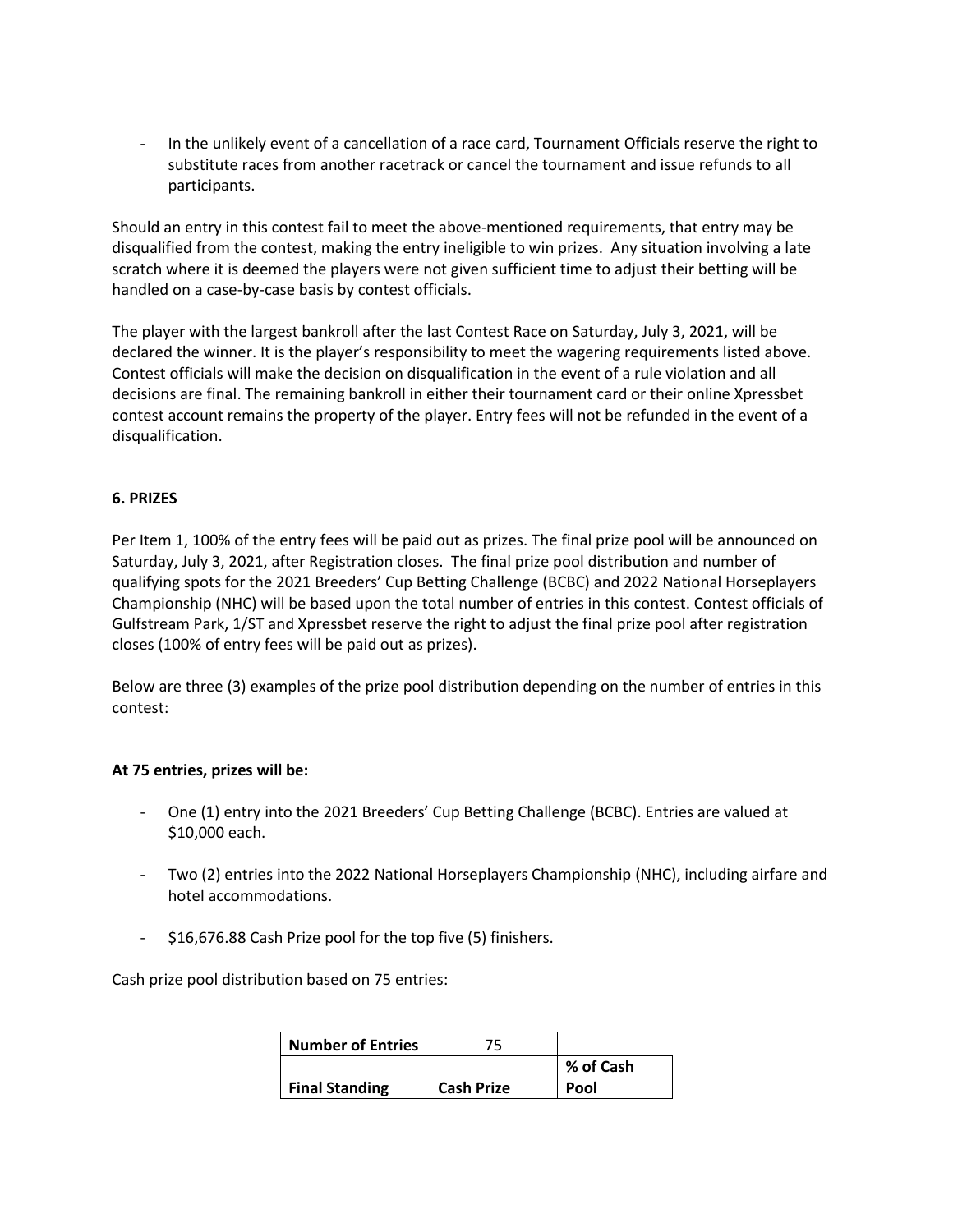| 1 <sup>st</sup>   | \$8,338.44  | 50% |
|-------------------|-------------|-----|
| 2 <sub>nd</sub>   | \$3,335.38  | 20% |
| <b>3rd</b>        | \$2,501.53  | 15% |
| ⊿th               | \$1,667.69  | 10% |
| ςth               | \$833.84    | 5%  |
| <b>TOTAL CASH</b> |             |     |
| <b>PRIZES</b>     | \$16,676.88 |     |

#### **At 125 entries, prizes will be:**

- Two (2) entries into the 2021 Breeders' Cup Betting Challenge (BCBC). Entries are valued at \$10,000 each.
- Two (2) entries into the 2022 National Horseplayers Championship (NHC), including airfare and hotel accommodations.
- \$31,676.88 Cash Prize pool for the top five (5) finishers.

Cash prize pool distribution based on 125 entries:

| <b>Number of Entries</b> | 125               |           |
|--------------------------|-------------------|-----------|
|                          |                   | % of Cash |
| <b>Final Standing</b>    | <b>Cash Prize</b> | Pool      |
| 1 <sup>st</sup>          | \$15,838.44       | 50%       |
| 2 <sub>nd</sub>          | \$6,335.38        | 20%       |
| 3 <sup>rd</sup>          | \$4,751.53        | 15%       |
| ⊿ <sup>th</sup>          | \$3,167.69        | 10%       |
| 5 <sup>th</sup>          | \$1,583.84        | 5%        |
| <b>TOTAL CASH</b>        |                   |           |
| <b>PRIZES</b>            | \$31,676.88       |           |

## **At 150 entries, prizes will be:**

- Three (3) entries into the 2021 Breeders' Cup Betting Challenge (BCBC). Entries are valued at \$10,000 each.
- Two (2) entries into the 2022 National Horseplayers Championship (NHC), including airfare and hotel accommodations.
- \$34,176.88 Cash Prize pool for the top five (5) finishers.

Cash prize pool distribution based on 150 entries: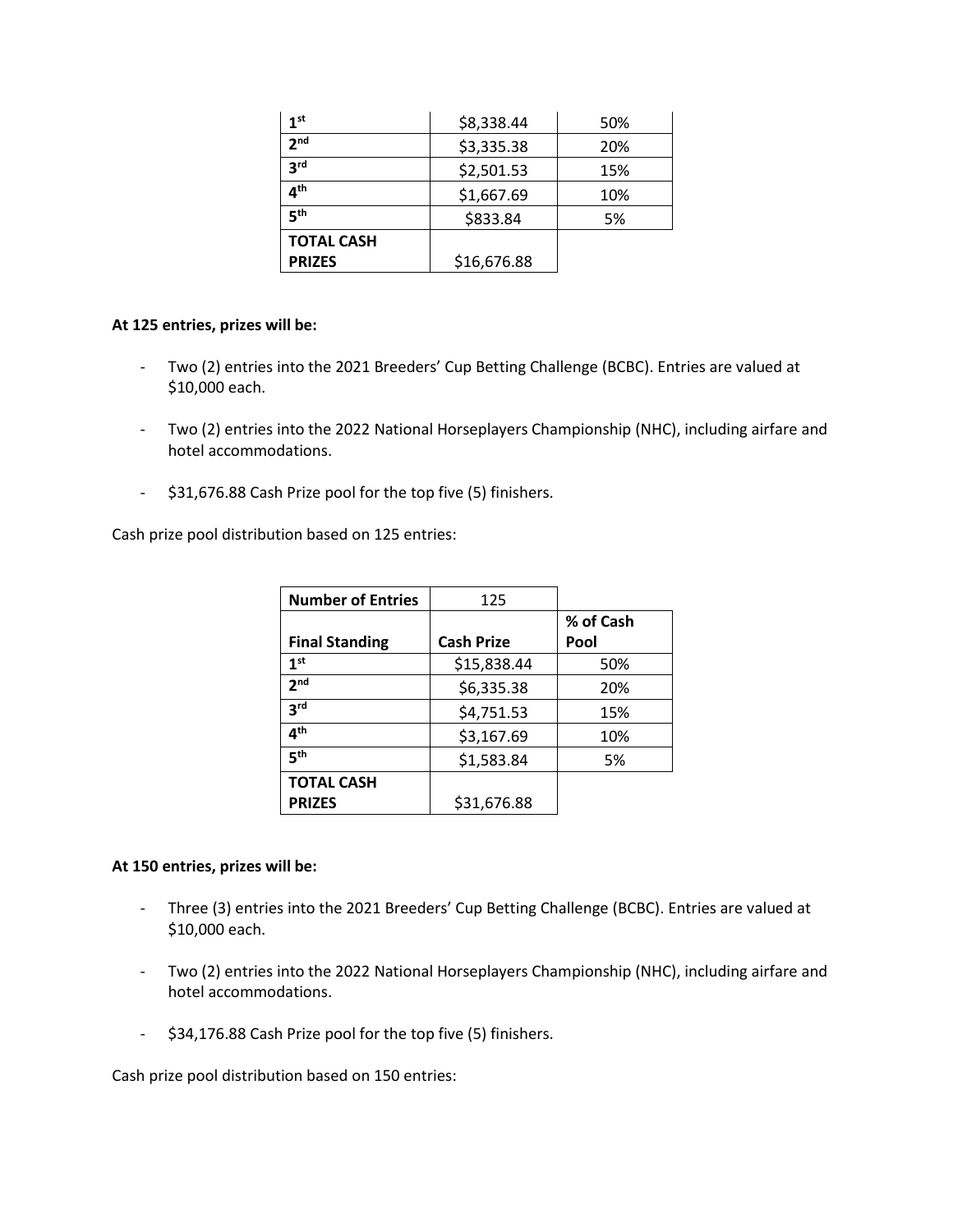| <b>Number of Entries</b> | 150               |           |
|--------------------------|-------------------|-----------|
|                          |                   | % of Cash |
| <b>Final Standing</b>    | <b>Cash Prize</b> | Pool      |
| 1 <sup>st</sup>          | \$17,088.44       | 50%       |
| 2 <sub>nd</sub>          | \$6,835.38        | 20%       |
| 3rd                      | \$5,126.53        | 15%       |
| 4 <sup>th</sup>          | \$3,417.69        | 10%       |
| 5 <sup>th</sup>          | \$1,708.84        | 5%        |
| <b>TOTAL CASH</b>        |                   |           |
| <b>PRIZES</b>            | \$34,176.88       |           |

## *Entry Prizes*

At the conclusion of this contest, the first place finisher after the final contest race on Saturday, July 3, 2021 will have first choice of one (1) of the available entry prizes. After the first place finish has chosen their entry prize, the second place finisher will have a choice of one (1) entry from the remaining prize options. This will be repeated until all entries have been awarded.

## **BREEDERS' CUP BETTING CHALLENGE (BCBC) ENTRIES**

The prize entries into the Breeders' Cup Betting Challenge (BCBC) will be valid for 2021 only. Each entry prize into the 2021 BCBC will be valid for a maximum of one full paid entry (total value \$10,000). The player that wins an entry into the 2021 BCBC will have a choice to compete in the 2021 BCBC on-site at Del Mar, online at Xpressbet.com or at a TBD Satellite Location. On-site participation and satellite location participation are subject to approval from those location(s) health authorities. No travel voucher will be given to winning players for the purposes of traveling to Del Mar (on-site) or a to a satellite location.

**Dual Qualified for the BCBC:** A player that already has two (2) entries into the 2021 BCBC prior to the start of this contest can accept a BCBC entry prize if, and only if, they have a contest entry finish in a placing that earns a BCBC entry. However, per the BCBC rules, a player may only compete in the PWCBC a maximum of two (2) times. As a result, any number of 2022 PWCBC entries won over the permitted two (2), are required to be transferred, or sold, to another player by notifying BCBC officials prior to October 15, 2022.

**Winning Multiple BCBC Entries**: A player may win up to two (2) 2021 BCBC entries in this contest. In order to win up to two (2) entries into the 2021 BCBC in this contest, a player would need to have two (2) entries in this contest that finish in the final standings where both entries qualify to earn an entry prize, and a 2021 BCBC entry is available at the time of each entry's respective prize selection.

**BCBC Cancelation:** In the event that the 2021 Breeders' Cup Betting Challenge is not contested, the winner of a BCBC entry will receive \$10,000 in tournament credits that can be applied to any other buyin tournament(s) offered by Xpressbet, Gulfstream Park or Santa Anita Park during the 2021 or 2022 calendar years.

## **NHC ENTRIES**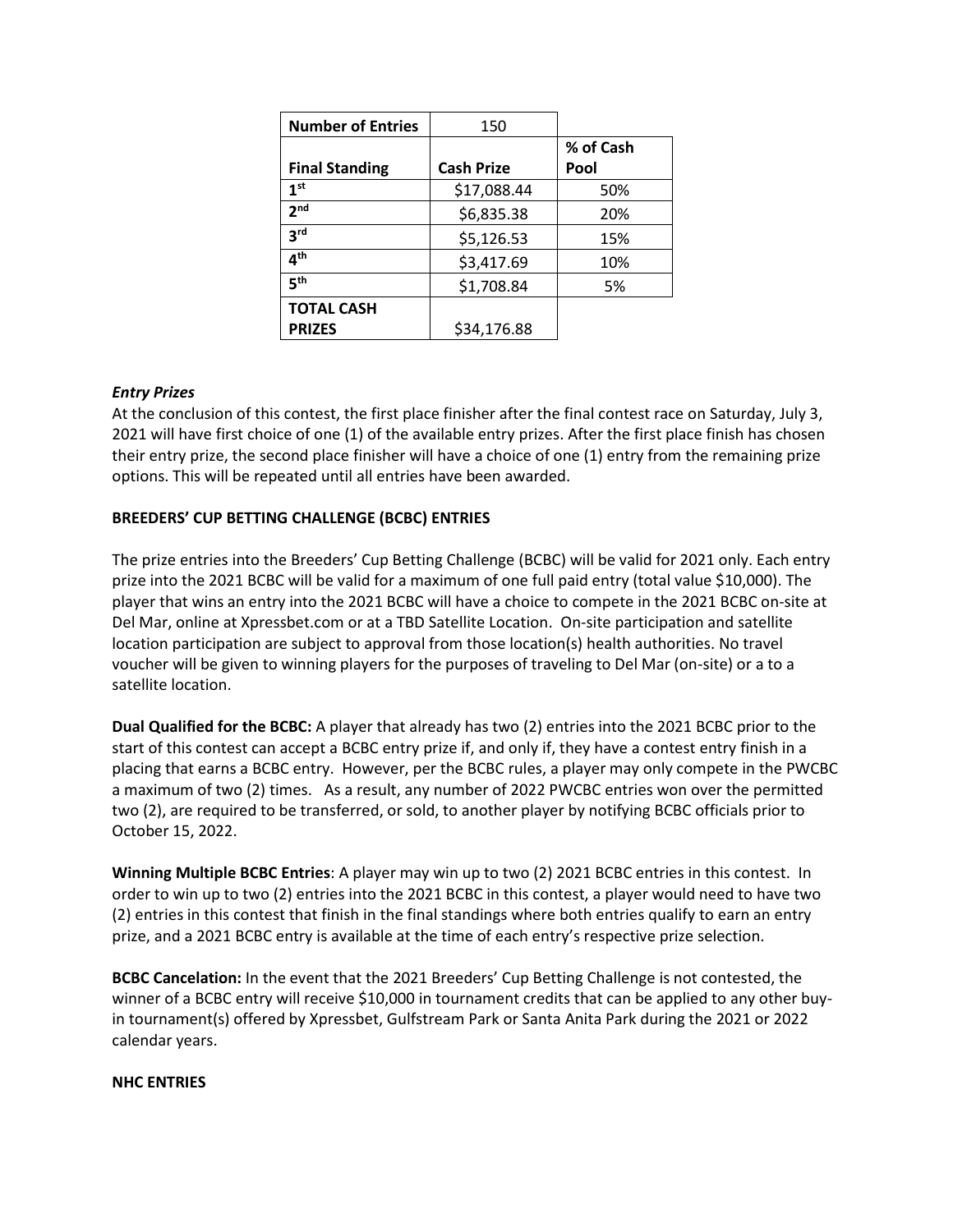Entries into the National Horseplayers Championship (NHC) will be valid for 2022 only. Each NHC entry prize will include a four (4) night stay at Bally's in Las Vegas and a \$500 travel credit for the NHC.

As required by the NTRA, all contest participants must be members of the NHC Tour prior to the start of this contest in order to participate in the NHC (See Section 16). The NHC entry prizes in this contest will not be awarded to any contest participant that is not a current member of the 2022 NHC Tour prior to the start of this contest. Xpressbet and Los Angeles Turf Club, Inc. (in cooperation with the NTRA) may assign an alternate qualifier for the NHC. It is solely the responsibility of each contest participant to maintain the status of their NHC Tour membership. For information about membership to the NHC, please visit[: https://www.ntra.com/membership/.](https://www.ntra.com/membership/)

**Dual Qualification for the NHC:** Per NTRA rules, a player may qualify to the NHC twice, but only once in any single NHC qualifying event. At the conclusion of this contest, should a player finish with two entries in a position that each qualify for an NHC entry prize and if that player must choose a 2022 NHC Seat as an entry prize (due to no other prizes being available), the player will be awarded a maximum of one NHC entry for 2022 and the player will receive in lieu of the second NHC entry prize a \$4,000 transferable credit to a future Xpressbet, Santa Anita Park or Gulfstream Park handicapping contest in 2021. The second NHC entry prize will then be awarded to the next highest eligible entry.

In the event a contest player that is already dual qualified for the 2022 NHC prior to the start of this contest, has an entry in this contest that finishes in a position to earn an NHC entry prize, that player will receive, in lieu of the second NHC entry prize, a \$4,000 transferable credit to a future Xpressbet, Santa Anita Park or Gulfstream Park handicapping contest in 2021. The NHC entry prize will then be awarded to the next highest eligible entry.

**NHC Tour Points:** This is an official NHC Tour event. Per the NHC, NHC Tour points will be awarded in accordance with the official 2021 NHC Tour rules, which can be found at [www.nhctour.com.](http://www.nhctour.com/)

## **7. CHECK IN FOR CONTEST ENTRIES**

## *Gulfstream Park Check-In*

Participants that choose to compete in this contest on-track at Gulfstream Park on Saturday, July 3, 2021 must check-in at the Sport of Kings Theatre, located on the second floor, above the walking ring. For assistance, please call 954.454.7000.

#### *Xpressbet.com Check-In*

On the day of the contest, after completing registration, the player must log into their Xpressbet account. During login, the player will be prompted to select their Main Xpressbet Account or their Xpressbet Contest Account. The Contest wagers must be placed through the Contest account. If a player has purchased multiple entries, they will have the option to choose which Contest account they would like to use at log in. Players may open multiple browser windows and log into each Contest account in different windows.

#### **8. PLAYER CARDS FOR ON-TRACK PARTICIPANTS**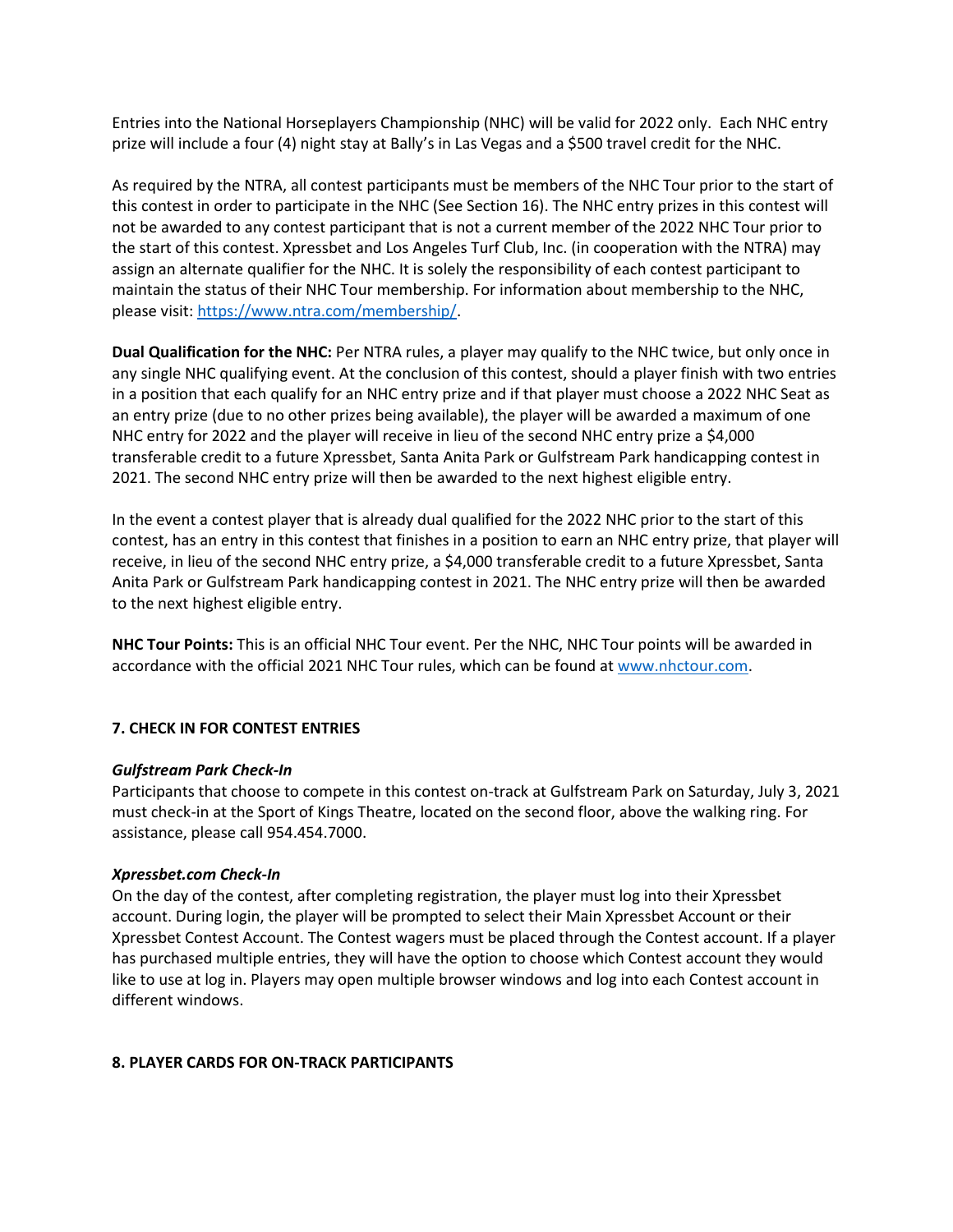Each participant that chooses to compete in this contest at Gulfstream Park on Saturday, July 3, 2021 will be issued an official contest card used for all contest wagers. This card contains the 'real money' bankroll of \$1,000. If a player loses their card, or the card is not working, the player should immediately report to a contest official to receive a new card. Gulfstream Park and 1/ST are not responsible for any races missed due to a malfunctioning or lost card. Players are encouraged to wager early so they are not shut out due to mutuel lines or malfunctioning contest cards.

Contestants may not add additional cast to their contest card. Adding additional cash to the bankroll on an official contest card will result in automatic disqualification.

## *Xpressbet.com Entries*

Upon completion of registration, the \$1,500 Buy-In will be deducted from the player's Xpressbet account. A Contest account will be created and \$1,000 will be deposited into the player's Contest account. All contest wagers must be placed from the Contest account.

# **9. PLACING WAGERS ON-TRACK:**

Each participant that chooses to compete in this contest from Gulfstream Park on Saturday, July 3, 2021 must place all contest wagers with their contest wagering card through self-service machines. Wagers will not be accepted through mutuel tellers. Players must place all wagers personally, unless preapproved by a contest official. No person shall directly, nor indirectly, act as an intermediary, transmitter or agent in placing wagers for the player, unless authorized by contest officials. All official track rulings will apply to wagers placed in the contest, except as otherwise stipulated. The contest will be based on official placement and mutuels at Gulfstream Park. If a player wagers on a non-eligible contest race (see section 4) for purposes of the contest, the player may be disqualified and any winnings will not count for contest standings.

# *Xpressbet.com Entries*

On the day of the contest, after completing registration, the player must log in to their Xpressbet account. During login, the player will be prompted to select their Main Xpressbet Account or their Contest account. The Contest wagers must be placed through the Contest account.

# **10. ADVANCE WAGERING**

Advance wagering will not be permitted unless prior approval has been obtained by a contest official. Wagers for each race must be placed after the prior race has been declared official. This rule is designed to maintain an accurate leaderboard. If a player needs to advance wager for any reason, a player must contact a contest official. The contest official will decide if an advance wager will affect the integrity of the leaderboard. All decisions are final and penalties for violating this rule will be at the sole discretion of contest officials.

# **11. CASHING OUT**

## *Gulfstream Park Entries*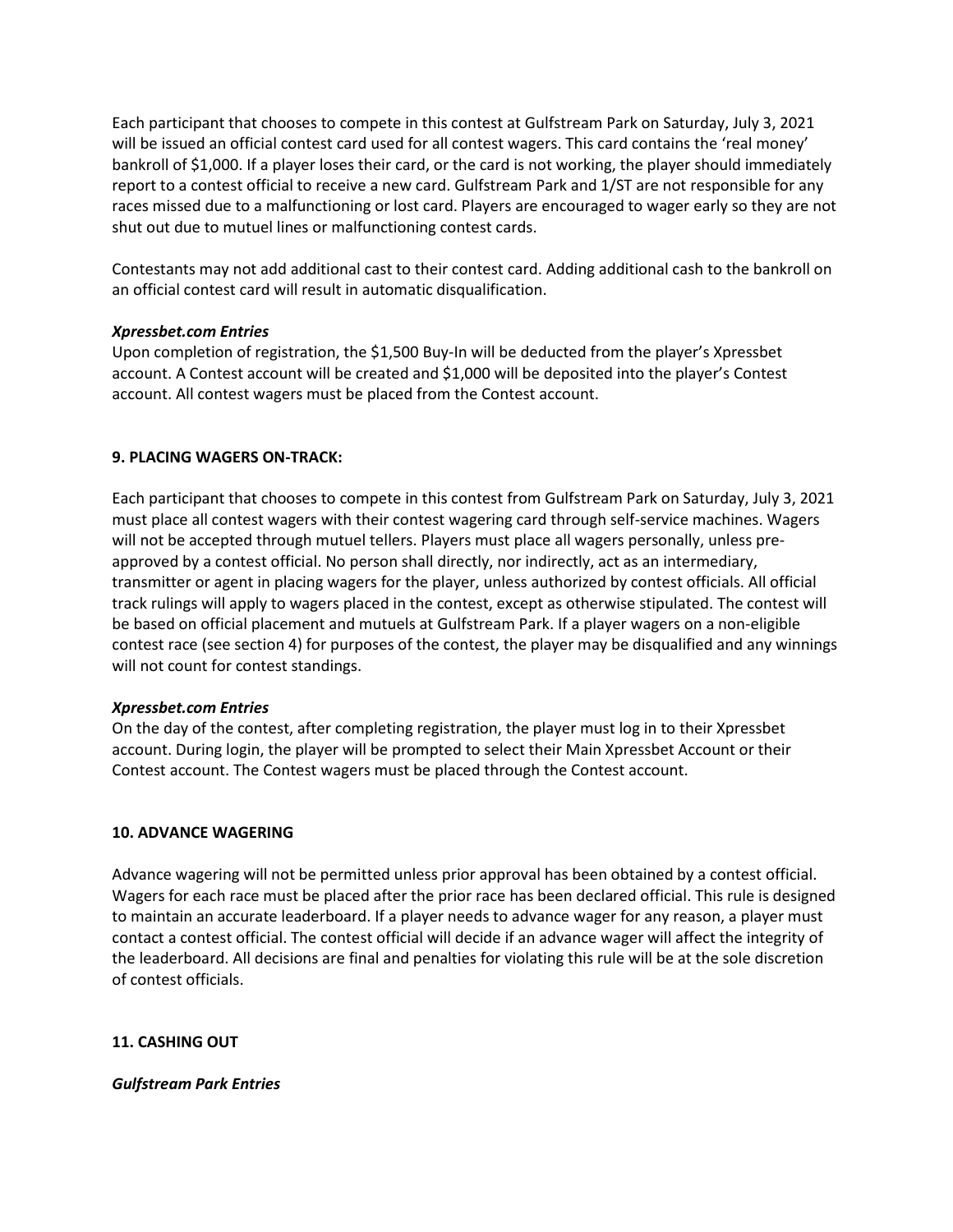Players competing at Gulfstream Park will not be permitted to cash out their wagering card until 10 minutes after the results of the final live contest race on Saturday, July 3, 2021 become official. Should a player cash out their card before the last live contest race is declared official, that player's entry can be disqualified from any prizes.

## *Xpressbet.com Entries*

Players competing online will not be able to cash out their account balances until after the results of the final live contest race on Saturday, July 3, 2021 become official. After the contest is official, any remaining balance from the Contest account will be transferred back to the player's primary Xpressbet account.

## **12. IRS WITHHOLDING:**

Per the tax rules by the U.S. Treasury Department and the Internal Revenue Service.

## **13. SCRATCHES**

If a horse is scratched after a wager is placed, it is the player's responsibility to change their selection prior to the start of the race in order to meet contest parameters. If a late scratch occurs or a horse is declared a 'non-starter' and post time prevents the selection of an alternate horse or bet cancellation, the contestant will not be disqualified for failure to bet the minimum amount and any live tickets bet will be in play.

# **14. CONTEST STANDINGS:**

Contest standings will be based off of each player's bankroll on their official contest entry. Standings will rank all bankrolls based off of dollar value from largest to smallest, with first place being the largest bankroll and last place being the smallest bankroll.

Current standings will be posted after every race, or as soon as the information is available. Standings will be posted at xpressbet.com and on a designated television channel at Gulfstream Park. For on-track contestants, please inquire at the registration desk for the television channel number.

# **15. TIES**

In a result of a tie between any of the finishing positions, the following will be done with regard to prize distribution:

## *For Entry Prizes*

If the tie occurs in a place in the standings that will earn an entry prize, the player with the largest dollar amount in total wagers will be declared the winner of the tie and awarded the higher placing in the final official standings, resulting in that player having the first choice (among the tied players) of one (1) prize entry. For example, if two players tie for third place and player #1 has wagered a total of \$1,000 ending with a bankroll of \$8,000 and player #2 has wagered a total of \$2,000 finishing with a bankroll of \$8,000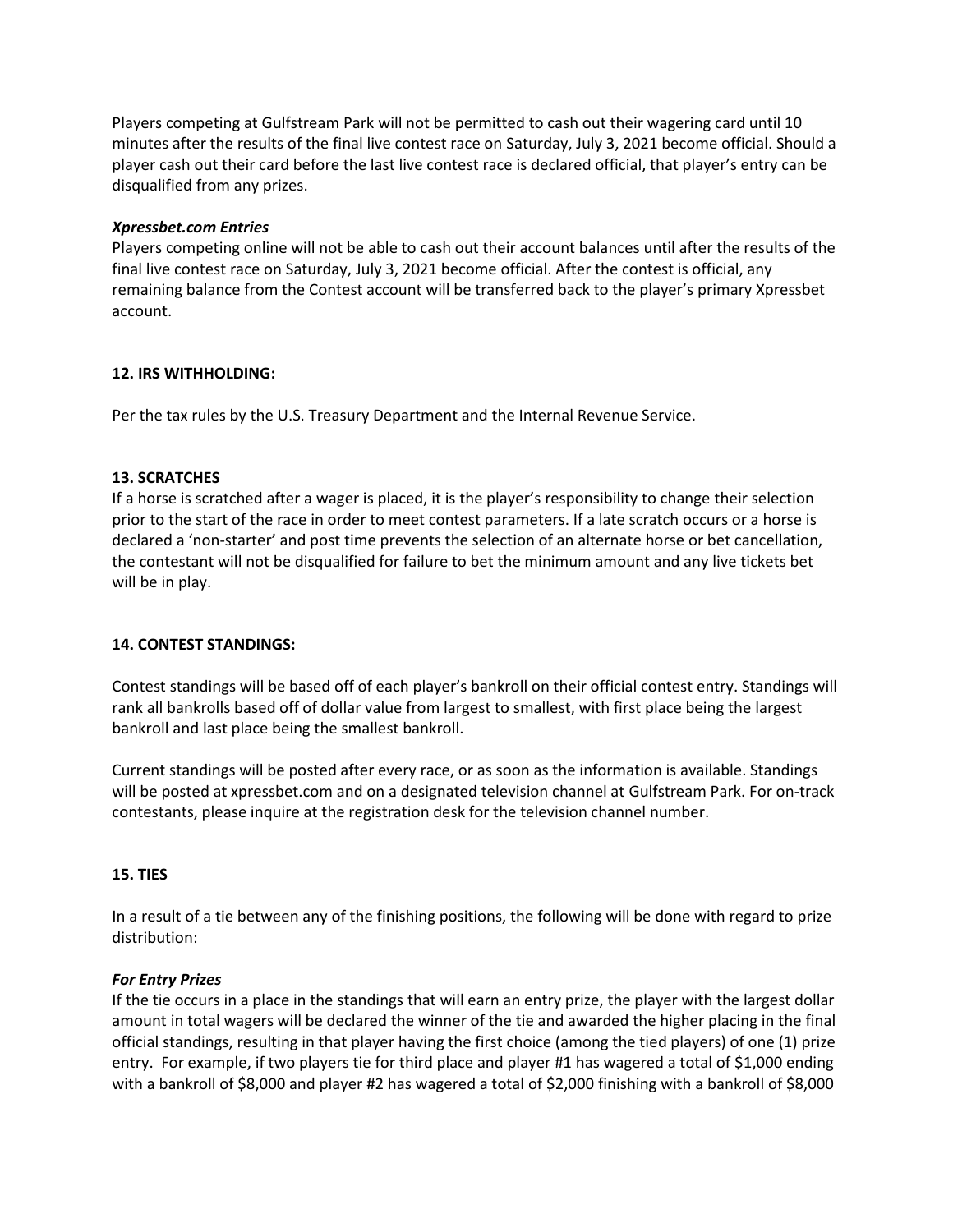(based on wagering his/her winnings as well as original bankroll), Player #2 will receive the higher placing and will be able to choose a prize entry before Player #1.

If both players wagered the same amount and finished with the same final bankroll, the player with the highest single race profit will be awarded the higher placing in the final official standings. In the event both players wagered the same amount, finished with the same bankroll, and tied with the largest single race profit, the higher placing will be decided by whoever registered for the contest first.

## *For Cash Prizes*

If the tie occurs in a place in the standings that will earn a cash prize, then the cash prizes for that tied placing and the subsequent placing will be combined and split evenly among the tied players. For example, if two players finish tied for third place in the final standings, then the cash prize for third place and the cash prize for fourth place will be combined together and then split evenly among the players tied for third place.

# **16. NHC TOUR MEMBERSHIP REQUIRED TO PARTICIPATE IN THE NHC**

As required by the NTRA: All contest participants must be members of the NHC Tour prior to the start of this contest in order to participate in the NHC in Las Vegas. Contest participants may register for the NHC Tour at [https://www.ntra.com/membership/.](https://www.ntra.com/membership/) NHC Tour members must be at least 21 years of age to participate in the NHC in Las Vegas. The tour fee is \$50. Non-Tour members are ineligible for NHC Tour entry prizes.

It is solely the responsibility of each contest participant to confirm if they are a current member of the NHC Tour prior to the start of this contest. Santa Anita Park, Gulfstream Park, Xpressbet and 1/ST are not responsible for confirming a contest participant's membership status with the NHC Tour and will not be held accountable in the event a contest participant is not awarded an NHC entry prize as a result of their NHC Tour membership status, or lack thereof.

## **17. ELIGIBILITY/DISCLOSURE**

The following are ineligible to participate in this contest: Employees of Xpressbet, Gulfstream Park, Santa Anita Park and Amtote, as well as contest officials.

If a player has an ownership or other interest in any horses running in any of the contest races, or holds a pari-mutuel license in any jurisdiction, then all involvements and licenses must be fully disclosed to contest officials prior to the start of the contest. Failure to disclose any ownership interest or license can result in disqualification. Trainers, owners or any other player with another interest can bet that race, but must bet their horse to WIN in a WPS pool wager or "ON TOP ONLY" when wager in the Exacta or Trifecta pool.

## **18. TAXES**

Liabilities for any and all federal, state, and local taxes are solely the responsibility of prize winners.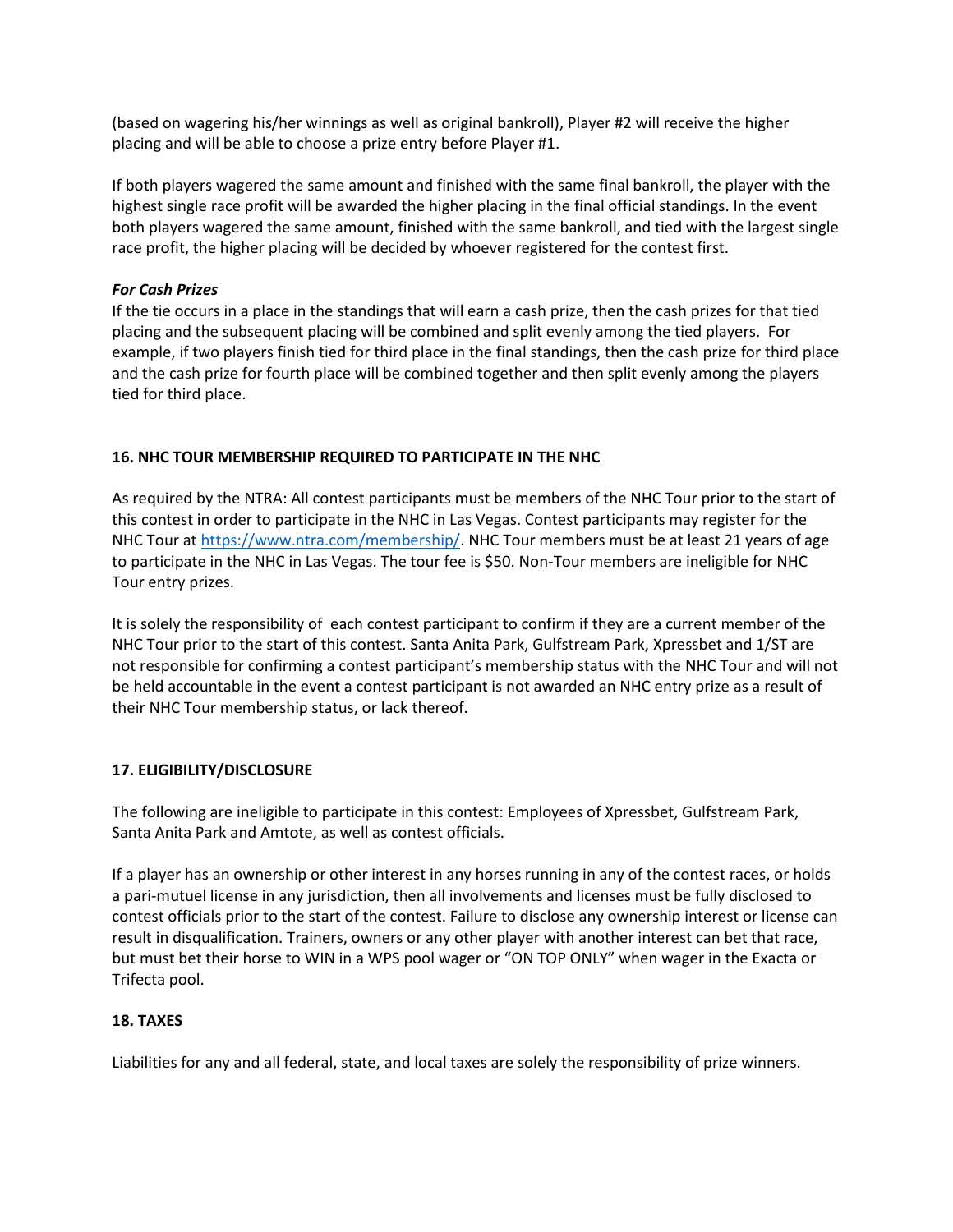#### **19. AFFIDAVITS**

Affidavits confirming compliance of all the rules of this contest will be required of all participants. All prize winners acknowledge that if they enter this contest under a fraudulent name and/or Social Security number, they will be immediately disqualified from this and all future contests held by 1/ST. Positive identification is required of contestants and prize winners. Positive identification is a driver's license with a picture and same address and birth date used on the entry forms, and/or other forms of identification as deemed adequate by contest officials. Social Security information is also the responsibility of the player and must be provided before the players are given their bankroll cards. Contestants also consent to the use of their names, pictures and video images to be used by 1/ST.

## **20. JUDGING AND DISPUTES:**

The management of Xpressbet and Gulfstream Park reserve the right to interpret all questions and conditions in regard to this event, without claim for damages or recourse of any kind. All decisions made by contest officials will be final and all questions and definitions not covered explicitly in these rules shall be interpreted by contest officials. Contest officials reserve the right to amend these rules at any time.

Anyone found to have engaged in or attempted to engage in any act that contest officials believe in their sole and absolute discretion compromises or could compromise the competitive integrity of this contest, including collusion, will be subject to sanctions imposed by The Stronach Group management. The nature and extent of the sanctions imposed shall be in the sole and absolute discretion of 1/ST management and may include, but shall not be limited to, the following:

- Forfeiture of prize money
- Disqualification from the contest
- Loss of privilege to participate in future Xpressbet, Santa Anita Park or Gulfstream Park handicapping contests

## **SPECIAL RULE REGARDING COLLUSION**

Collusion among players could be grounds for disqualification, specifically, combining of entries. An example would be:

Player A and Player B have 2 entries each. All have \$1,000. They play a race together with the intent to get one entry to an extremely high number. At race conclusion, one entry stands at \$40,000 and the other three are at zero. Actions similar to this among any amount of players – 2 or more – will result in disqualification of the players involved. Players with 2 entries are allowed to player those entries in any fashion they choose within the rules, and collusion rules do not apply to one person.

## *All players must make their own final selections and betting decisions independently of every other player in the contest.*

## **21. RELEASE OF LIABILITY; DISCLAIMER OF WARRANTY; FORUM SELECTION CLAUSE**